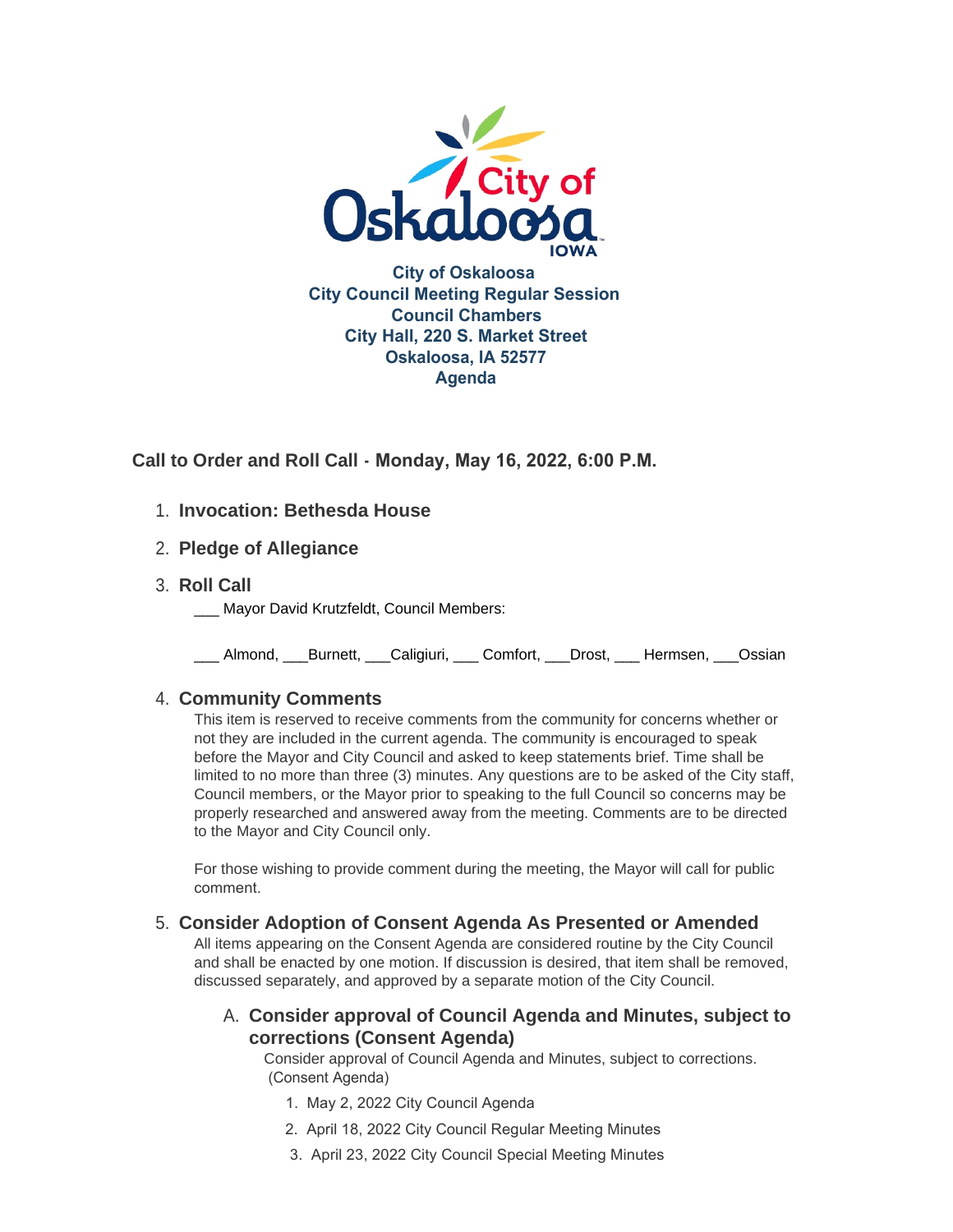Documents:

[City Council Minutes April 18 2022.docx](https://www.oskaloosaiowa.org/AgendaCenter/ViewFile/Item/10176?fileID=26665) [City Council Special Minutes April 23, 2022.doc](https://www.oskaloosaiowa.org/AgendaCenter/ViewFile/Item/10176?fileID=26666)

**Consider a motion to receive and file reports and**  B. **communications from advisory and operating boards and commissions (Consent Agenda)**

Documents:

[MIN 20220426 Board of Adjustment Meeting Minutes.pdf](https://www.oskaloosaiowa.org/AgendaCenter/ViewFile/Item/10177?fileID=26667) [MIN 20220425 Library Board of Trustees Meeting Minutes.pdf](https://www.oskaloosaiowa.org/AgendaCenter/ViewFile/Item/10177?fileID=26668) [MIN 20220503 Planning and Zoning Commission Meeting Minutes.pdf](https://www.oskaloosaiowa.org/AgendaCenter/ViewFile/Item/10177?fileID=26669) [MIN 20220411 Water Board of Trustees Meeting Minutes.pdf](https://www.oskaloosaiowa.org/AgendaCenter/ViewFile/Item/10177?fileID=26670) [RPT Oskaloosa Water Dept 20220331 Balance Sheet.pdf](https://www.oskaloosaiowa.org/AgendaCenter/ViewFile/Item/10177?fileID=26671) [RPT Oskaloosa Water Department 20220331 Expense and Revenue.pdf](https://www.oskaloosaiowa.org/AgendaCenter/ViewFile/Item/10177?fileID=26672)

### C. Consider a motion to receive and file financial reports for April **2022. (Consent Agenda)**

Who is submitting this City Clerk/Finance Department item.

Documents:

[COM\\_20220516 Financial Reports.docx](https://www.oskaloosaiowa.org/AgendaCenter/ViewFile/Item/10156?fileID=26674) [Oskaloosa IA Treasurers Report April 2022.pdf](https://www.oskaloosaiowa.org/AgendaCenter/ViewFile/Item/10156?fileID=26675)

### **Consider approval of a liquor license application. (Consent**  D. **Agenda)**

Who is submitting this City Clerk/Finance Department item.

Documents:

[COM 20220516 Liquor Licenses.docx](https://www.oskaloosaiowa.org/AgendaCenter/ViewFile/Item/10158?fileID=26673)

### **Consider a motion appointing a representative to the**  E. **Municipal Housing Agency (Consent Agenda)**

Who is submitting this City Manager's Office item.

Documents:

[COM 20220516 Municipal Housing Agency Appointment.docx](https://www.oskaloosaiowa.org/AgendaCenter/ViewFile/Item/10165?fileID=26635) [Peterson, Carol Municipal Housing 2022.pdf](https://www.oskaloosaiowa.org/AgendaCenter/ViewFile/Item/10165?fileID=26617)

**Consider a motion executing an agreement with KB**  F. **Engineering, LLC for consultant services on the Early Childhood Education and Recreation Center project.**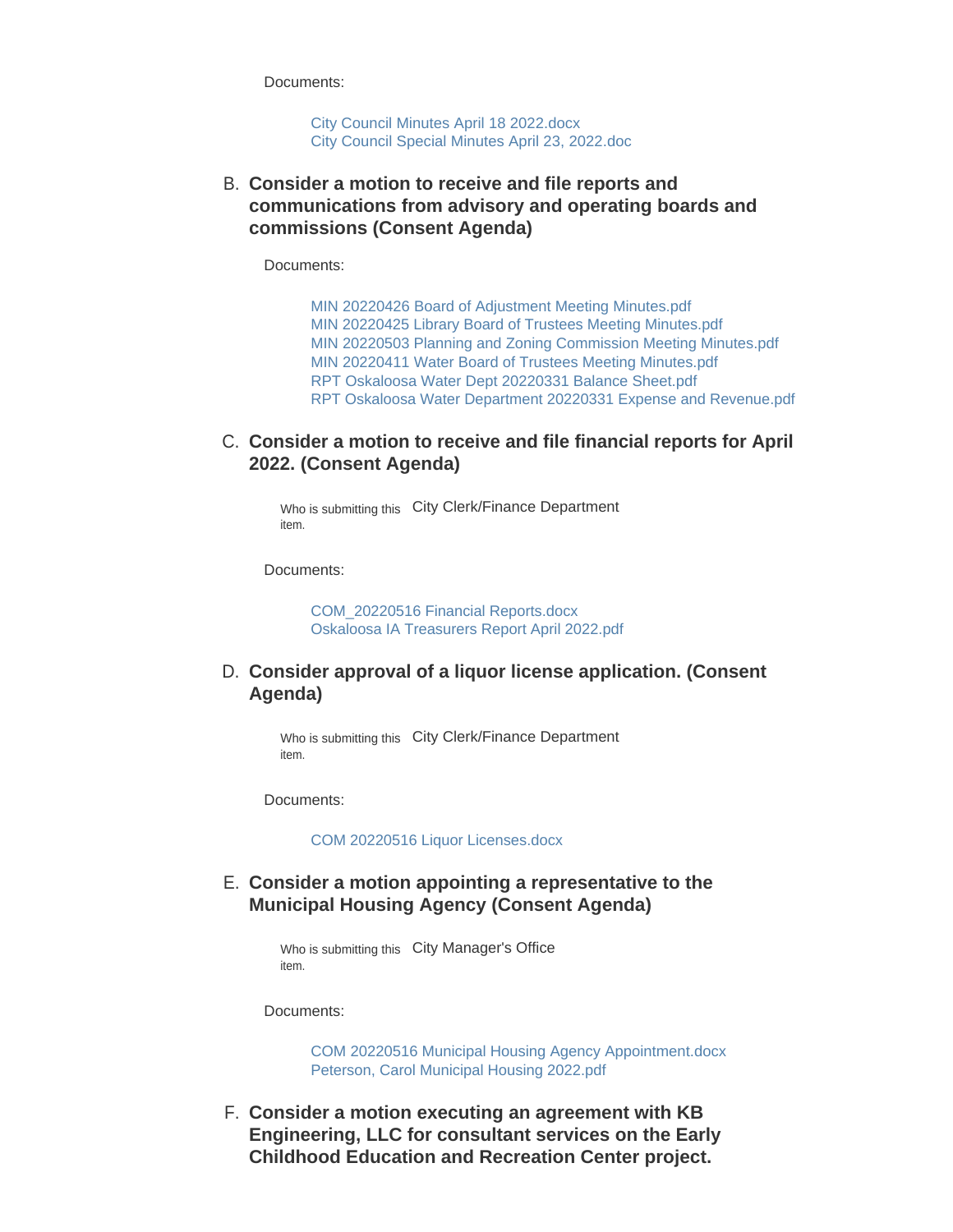### **(Consent Agenda)**

Who is submitting this City Manager's Office item.

Documents:

[COM 20220516 KB Engineering Services.docx](https://www.oskaloosaiowa.org/AgendaCenter/ViewFile/Item/10184?fileID=26676) [KBE FEE SCHEDULE 2022.pdf](https://www.oskaloosaiowa.org/AgendaCenter/ViewFile/Item/10184?fileID=26677) [Resume - Kim Basham JAN 2022.pdf](https://www.oskaloosaiowa.org/AgendaCenter/ViewFile/Item/10184?fileID=26678)

**Childhood Education and Recreation Center project.** 

**Consider a motion authorizing submittal of a Police**  G. **Department body-worn camera (BWC) system grant application. (CONSENT AGENDA)**

> Who is submitting this Police Department item.

Documents:

[COM 20220516 BJA BWCPUP Grant Request.docx](https://www.oskaloosaiowa.org/AgendaCenter/ViewFile/Item/10166?fileID=26648)

**Consider a resolution setting a public hearing for levying a**  H. **special assessment for a nuisance abatement at 1215 3rd Avenue West in accordance with Oskaloosa Municipal Code 8.08.080**

> Who is submitting this Fire Department item.

Documents:

[SCHEDULE FOR EMERGENCY ABATEMENT 1215 3rd Ave W.pdf](https://www.oskaloosaiowa.org/AgendaCenter/ViewFile/Item/10160?fileID=26636) [COM 20220516 Schedule PH 1215 3rd Avenue West.docx](https://www.oskaloosaiowa.org/AgendaCenter/ViewFile/Item/10160?fileID=26664) [RES 20220516 Schedule PH 1215 3rd Avenue West.pdf](https://www.oskaloosaiowa.org/AgendaCenter/ViewFile/Item/10160?fileID=26650)

**Consider a resolution scheduling a public hearing for an**  I. **application to annex property generally located at 2089 263rd Street, Oskaloosa (Consent Agenda)**

Who is submitting this Development Services Department item.

Documents:

[COM 20220516 annex Smith 2089 263rd St.docx](https://www.oskaloosaiowa.org/AgendaCenter/ViewFile/Item/10120?fileID=26643) [RES 20220516 set hearing w Notice annex 2089 263rd St.docx](https://www.oskaloosaiowa.org/AgendaCenter/ViewFile/Item/10120?fileID=26644) [City location map.pdf](https://www.oskaloosaiowa.org/AgendaCenter/ViewFile/Item/10120?fileID=26642) [Beacon location map.pdf](https://www.oskaloosaiowa.org/AgendaCenter/ViewFile/Item/10120?fileID=26641) [Voluntary Annexation Application signed.pdf](https://www.oskaloosaiowa.org/AgendaCenter/ViewFile/Item/10120?fileID=26645) [Attachment D Jeffrey-Lori Smith annex legal description.docx](https://www.oskaloosaiowa.org/AgendaCenter/ViewFile/Item/10120?fileID=26646)

**-------------------- End of Consent Agenda --------------------** J.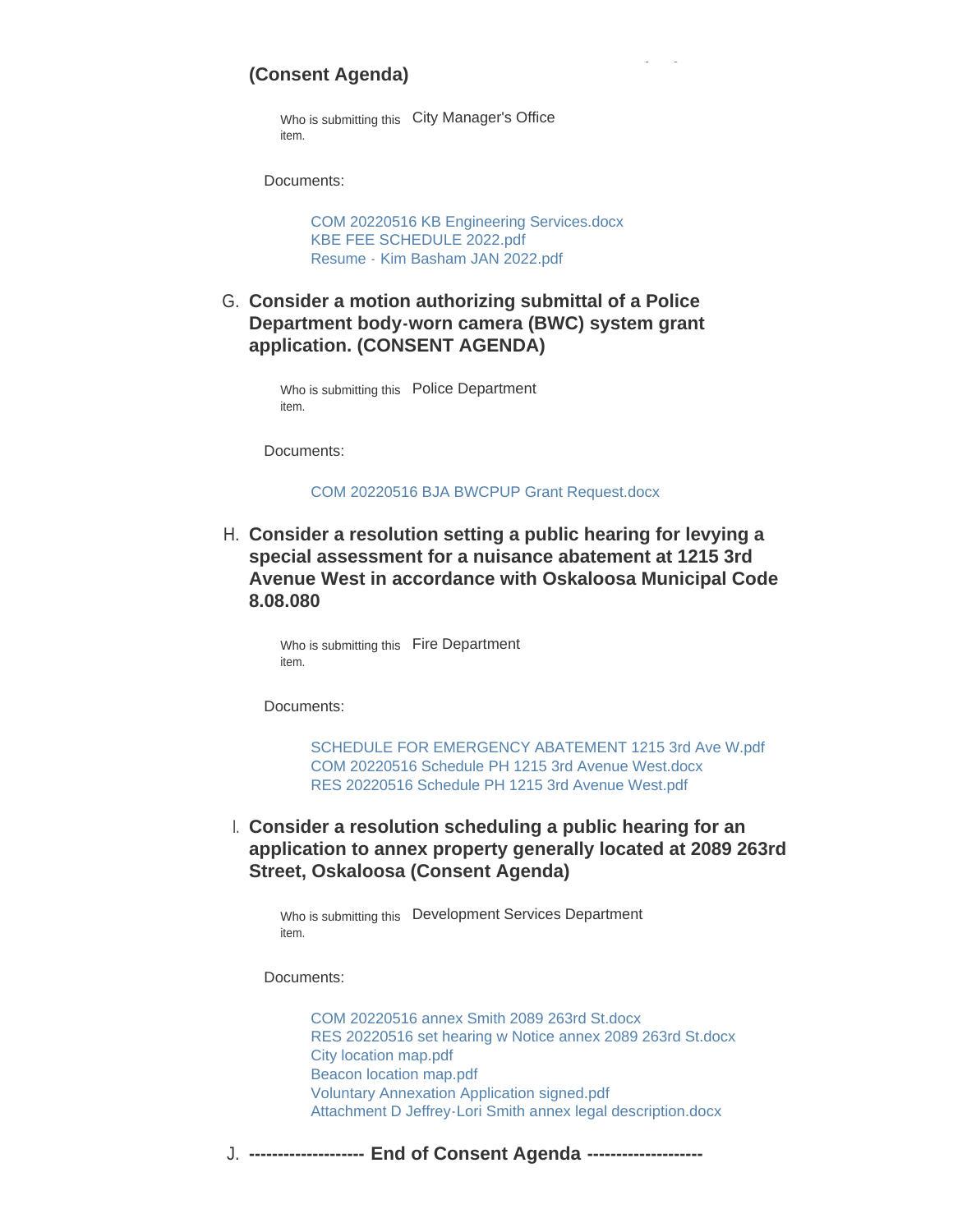#### **Regular Agenda** 6.

The following agenda items require specific action by the City Council:

### **Consider a resolution on vacation and sale of the 120 foot by**  A. **16.5 foot section of the east-west alley adjacent to 209 North A Street. (PUBLIC HEARING)**

Who is submitting this Public Works Department item.

Documents:

[COM\\_20220516\\_209 North A Street Alley Vacate.docx](https://www.oskaloosaiowa.org/AgendaCenter/ViewFile/Item/10162?fileID=26623) [RES\\_20220516\\_209 North A Street Alley Vacate APPROVE.docx](https://www.oskaloosaiowa.org/AgendaCenter/ViewFile/Item/10162?fileID=26624) [RES\\_20220516\\_209 North A Street Alley Vacate DENY.docx](https://www.oskaloosaiowa.org/AgendaCenter/ViewFile/Item/10162?fileID=26625) [20220516\\_209 North A Street Alley Vacate map.pdf](https://www.oskaloosaiowa.org/AgendaCenter/ViewFile/Item/10162?fileID=26626) [20220516\\_Pictures.docx](https://www.oskaloosaiowa.org/AgendaCenter/ViewFile/Item/10162?fileID=26627) [20220516\\_209 North A Street application.pdf](https://www.oskaloosaiowa.org/AgendaCenter/ViewFile/Item/10162?fileID=26628) [20220516\\_Petition from adjoining property owners.pdf](https://www.oskaloosaiowa.org/AgendaCenter/ViewFile/Item/10162?fileID=26629)

**Consider a resolution on vacation and sale of the 133 foot by**  B. **16.5 foot section of the north-south alley adjacent to 308 North 5th Street. (PUBLIC HEARING)**

Who is submitting this Public Works Department item.

Documents:

[COM\\_20220516\\_308 North 5th Street Alley Vacate.docx](https://www.oskaloosaiowa.org/AgendaCenter/ViewFile/Item/10161?fileID=26618) [RES\\_20220516\\_308 North 5th Street Alley Vacate.docx](https://www.oskaloosaiowa.org/AgendaCenter/ViewFile/Item/10161?fileID=26619) [22020516\\_308 North 5th Alley Vacate Map.pdf](https://www.oskaloosaiowa.org/AgendaCenter/ViewFile/Item/10161?fileID=26620) [20220516\\_Pictures.docx](https://www.oskaloosaiowa.org/AgendaCenter/ViewFile/Item/10161?fileID=26621) [20220516\\_308 North 5th Application.pdf](https://www.oskaloosaiowa.org/AgendaCenter/ViewFile/Item/10161?fileID=26622)

### C. Consider a resolution adopting proposals for employee **benefit and insurance programs for fiscal year 2023.**

Who is submitting this City Clerk/Finance Department item.

Documents:

[COM\\_20220516 Insurance.docx](https://www.oskaloosaiowa.org/AgendaCenter/ViewFile/Item/10157?fileID=26679) [RES\\_20220516 Employee Benefits Renewal Resolution.docx](https://www.oskaloosaiowa.org/AgendaCenter/ViewFile/Item/10157?fileID=26680) [NRP Proposal for council meeting 5 16 2022.pdf](https://www.oskaloosaiowa.org/AgendaCenter/ViewFile/Item/10157?fileID=26681)

### **Consider a resolution accepting the final completion of the**  D. **Meadow Creek Street Reconstruction Project**

Who is submitting this Public Works Department item.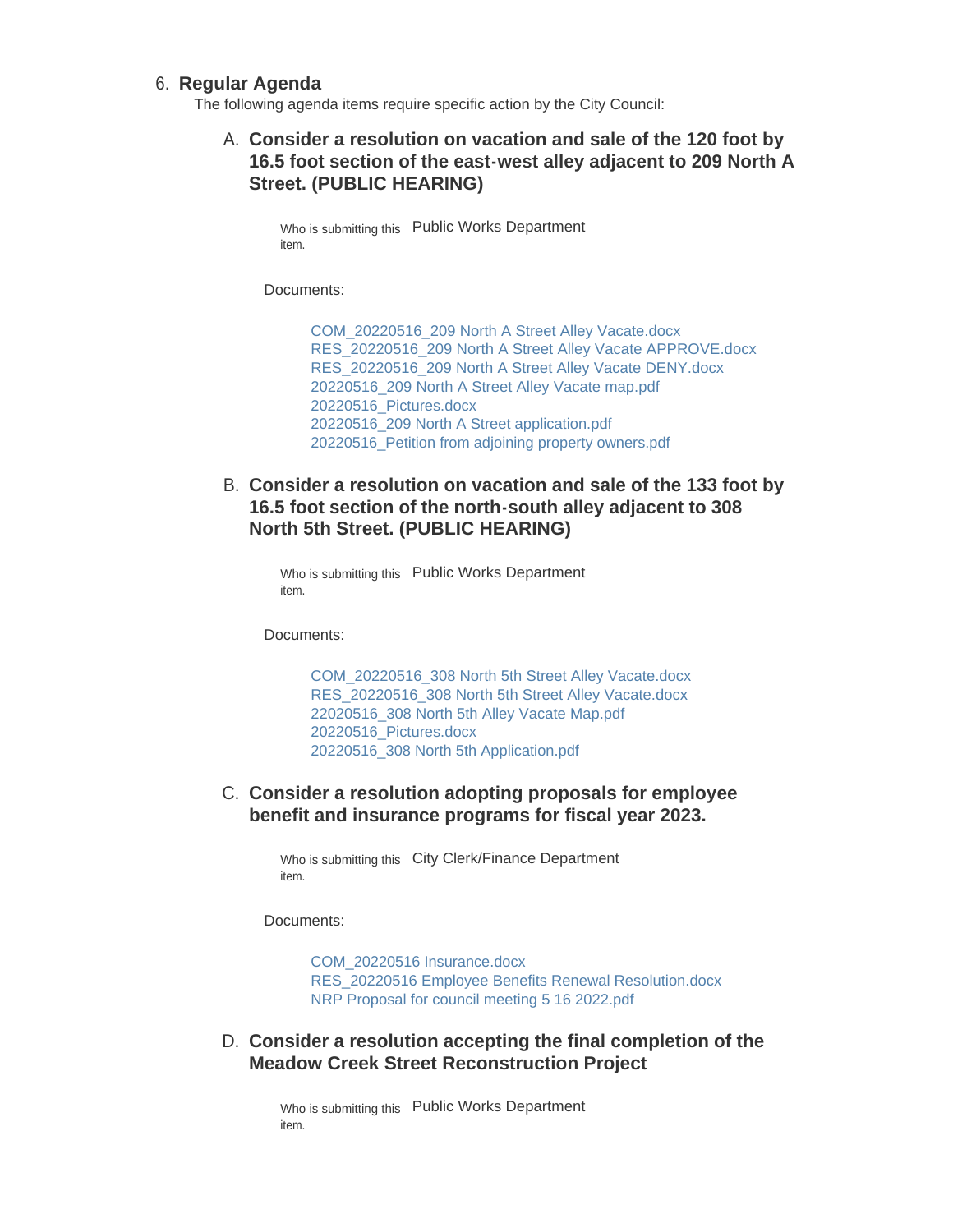Documents:

[COM\\_20220516\\_Meadow Creek Completion.docx](https://www.oskaloosaiowa.org/AgendaCenter/ViewFile/Item/10163?fileID=26630) [RES\\_20220516\\_Meadow Creek Completion.docx](https://www.oskaloosaiowa.org/AgendaCenter/ViewFile/Item/10163?fileID=26631) [20220516\\_Letter of Completion.pdf](https://www.oskaloosaiowa.org/AgendaCenter/ViewFile/Item/10163?fileID=26632) [20220516\\_Pictures.docx](https://www.oskaloosaiowa.org/AgendaCenter/ViewFile/Item/10163?fileID=26634) [20220516\\_Letter Change Order 2 and Pay App 9.pdf](https://www.oskaloosaiowa.org/AgendaCenter/ViewFile/Item/10163?fileID=26633)

**Consider approval of Pay Application No. 23 in the amount of**  E. **\$129,683.36 to Graphite Construction Group for the Early Childhood Education and Recreation Center.** 

Who is submitting this City Manager's Office item.

Documents:

[COM 20220516 Early Childhood Education and Recreation Center Pay](https://www.oskaloosaiowa.org/AgendaCenter/ViewFile/Item/10185?fileID=26682)  App 23.docx [Pay App 23 May 2022.pdf](https://www.oskaloosaiowa.org/AgendaCenter/ViewFile/Item/10185?fileID=26683)

**Consider approval of payment of \$18,591.84 to SVPA for**  F. **services completed on the Early Childhood Recreation and Education Center.** 

> Who is submitting this City Manager's Office item.

Documents:

[COM 20220516 SVPA Services Invoices.docx](https://www.oskaloosaiowa.org/AgendaCenter/ViewFile/Item/10168?fileID=26651) [SVPA 2022-5-6.pdf](https://www.oskaloosaiowa.org/AgendaCenter/ViewFile/Item/10168?fileID=26638) [SVPA 2022-5-6.01.pdf](https://www.oskaloosaiowa.org/AgendaCenter/ViewFile/Item/10168?fileID=26639)

# **Report on items from City staff** 7.

This item is reserved to receive reports from the following:

- a) City Manager:
- b) City Clerk
- c) City Attorney

#### **City Council Information** 8.

This item is reserved to receive reports from the Mayor and City Council. This is an opportunity for the Mayor or Council to provide updates on activities, events, or items of note to the public. This is also the opportunity for the Mayor or Council to request future agenda items, or request items to be sent to Committee for review and discussion.

#### **Adjournment** 9.

If you require special accommodations, please contact the city manager's office at least 24 hour